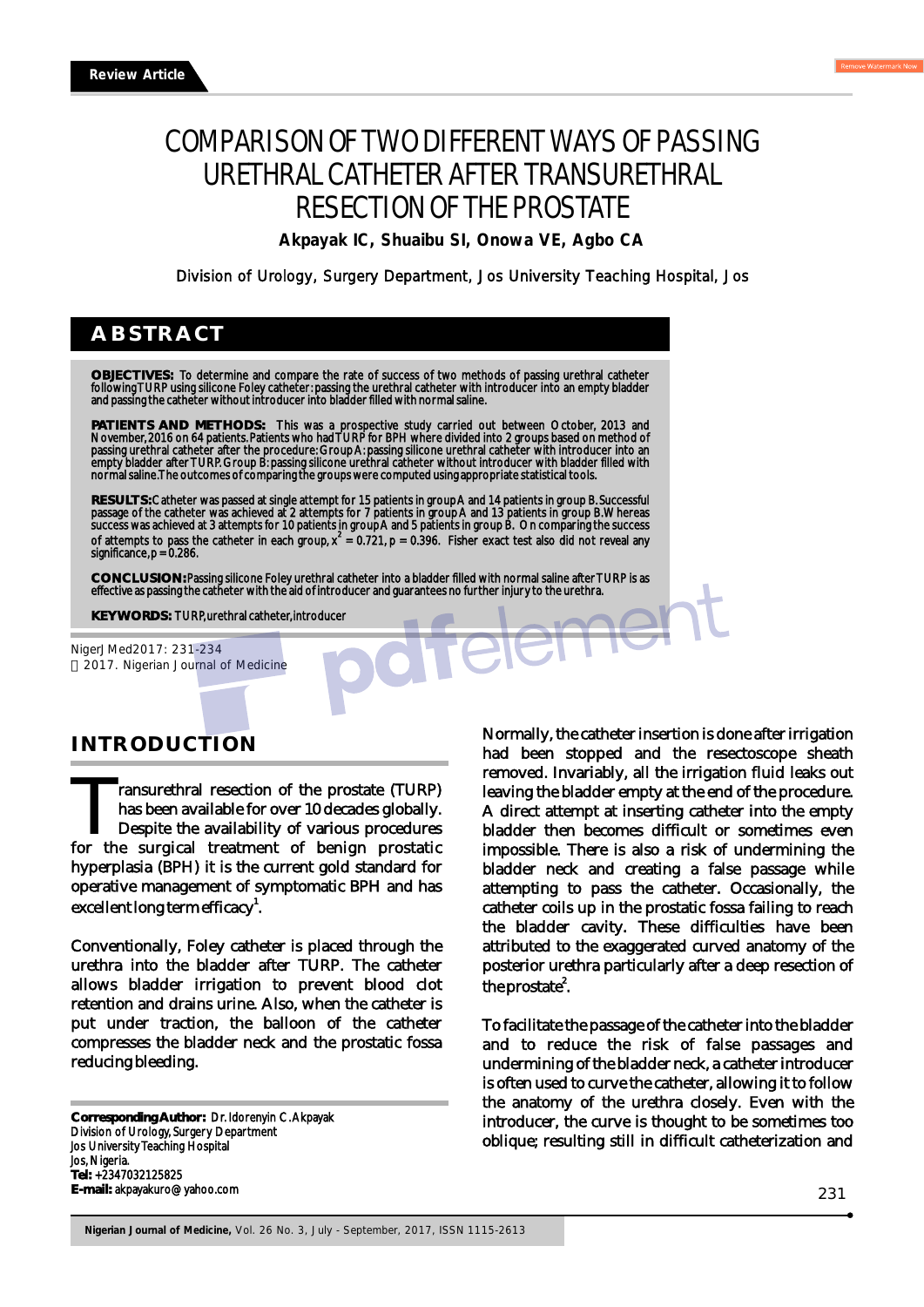formation of false passage, rectal perforation, bladder perforation which might even provoke severe bleeding<sup>3</sup>.

The urethra is very delicate and in some regards the catheter introducer is a dangerous instrument and can cause urethral injury if not carefully manipulated. Ordinarily, it should best be avoided while attempting to pass urethral catheter in any setting. It would be desirable if the catheter could be passed without aid of the introducer at the end of a TURP. We propose a new but simple technique of easily passing the Foley urethral catheter after TURP without using an introducer. We assume that filling the bladder to full capacity after deep resection of the prostate straightens out the steep bladder neck, fills up the prostatic fossa and levels out the bladder cavity and the prostatic fossa thereby facilitating easy passage of the catheter.

No study has been found from our literature search that has investigated the success of passing a silicone Foley urethral catheter into the bladder after TURP after filling the bladder with normal saline.

This study determines and compares the rate of successful attempts of two methods of passing urethral catheter following TURP using Foley catheter passed into empty bladder without introducer: Passing the urethral catheter with introducer into an empty bladder and passing the urethral catheter without introducer into a full bladder.

#### **PATIENTS AND METHODS**

This was a hospital-based prospective study carried out at a multi-specialty hospital in Jos, North-central Nigeria comparing the conventional technique of passing urethral catheter after TURP using an introducer with our simple innovation way of passing the catheter. The study was between October, 2013 and November, 2016.

Permission for the study was obtained from the hospital Research and Ethical committee. Informed consent was obtained from patients, who clearly understood that the study portends no harm to them, who were willing to participate and who fulfilled the criteria for inclusion into the study.

Patients with BPH whose prostate sizes were more than 50ml and who met the indications for TURP as well as consented to the study were the subject of the study. Patients who had channel TURP or in whom resection was for prostate size less than 50ml; patients who developed TURP syndrome or developed severe haemorrhage warranting termination of the procedure were excluded from the study.

The patients and the surgeons were not blinded to  $t_{\text{max}}$ procedures.

All the consenting patients whose prostate sizes were more than 50ml and had the TURP for various indications were blocked randomized into the 2 groups:

Group A: Passing silicone Foley urethral catheter, size 20 – 22Fr with introducer into an empty bladder after TURP.

Group B: Passing silicone urethral catheter without catheter introducer with bladder filledwith 300-400ml of normal saline aiming to achieve a full bladder (the quantity used within the range depended on the capacity of the bladder.

Patients were thoroughly evaluated and had full blood count, serum electrolytes/urea/creatinine, chest Xray, electrocardiogram (ECG) before surgery. Prostate size estimation was done preoperatively using abdominal ultrasound. Prostate biopsy was also carried out for patient with elevated PSA.

Surgical protocol followed standard technique and a 3 way silicone urethral catheter was inserted after each procedure to allow continuous bladder irrigation based on technique as randomly allocated.

**Catheter insertion in empty bladder with catheter introducer**

Was carried out immediately after the haemostasis was achieved and all the prostatic chips evacuated. The balloon of the catheter was first checked for leakage before insertion. Then a well lubricated size 20 - 22Fr silicone Foley urethral catheter was passed with the introducer. The introducer is a rigid curved metal strip. The tip of the introducer was placed in the eye of the catheter and stretch along the curved length of the introducer. Then the catheter together with the introducer was then gently passed into the bladder. The balloon was inflated to the desired volume before the introducer was removed by slipping the tip out of the eye of the catheter.

#### **Catheter insertion after the bladder is filled to with 300 to 400ml of normal saline.**

After evacuating the prostatic chips the bladder was refilled with 300 – 400ml of saline after turning off the outlet channel of the resectoscope to avoid the fluid from draining out. Obturator was also re-inserted through the inner resectoscope sheath to avoid the fluid from leaking. The resectoscope sheath was then carefully removed and a well lubricated size 20Fr – 22Fr waiting in readiness was inserted up into the bladder. Once the tip of the catheter was inside the bladder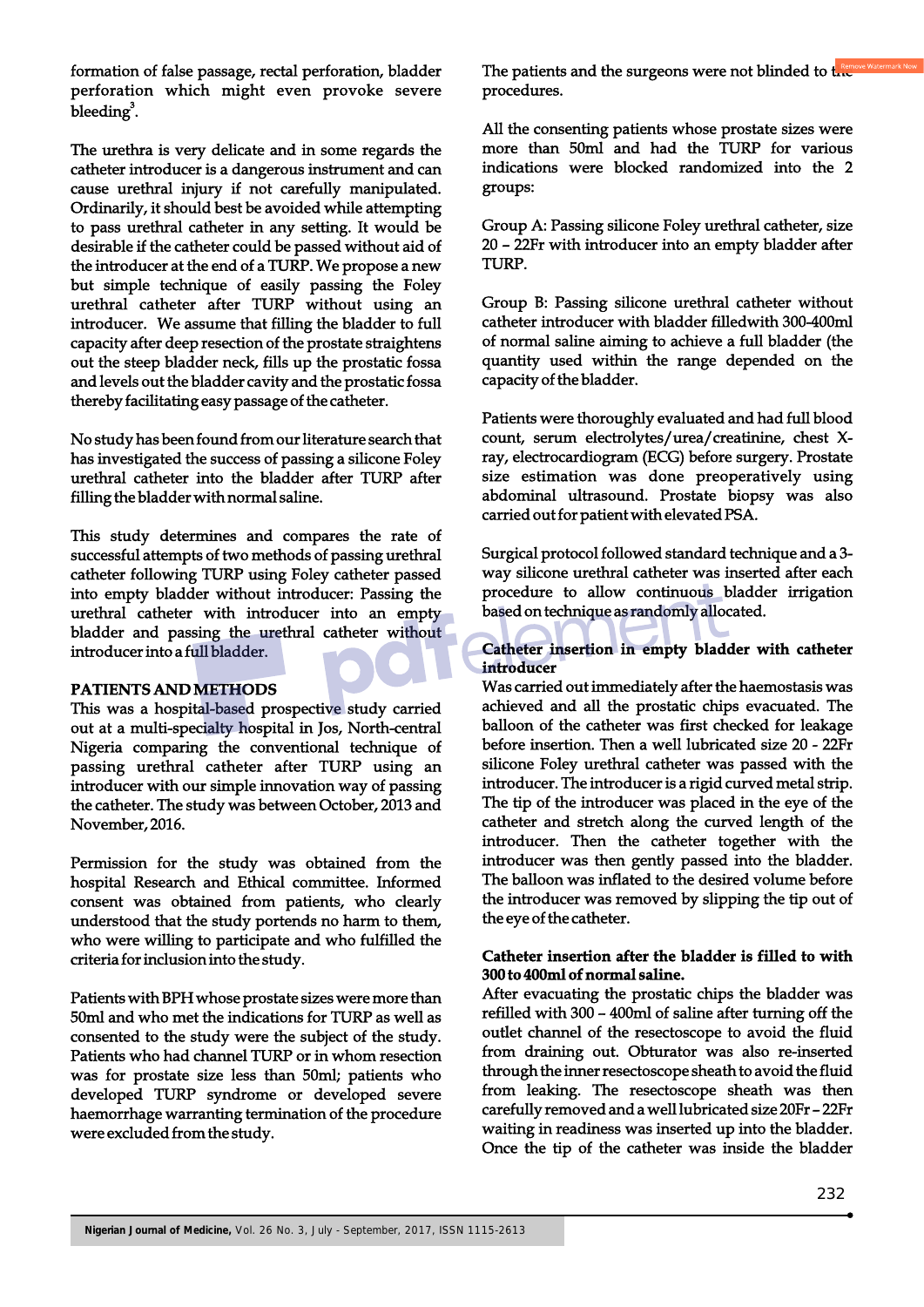cavity the fluid starts flowing out through the catheter drainage channel. The balloon inflated to the desired volume and bladder irrigation commenced.

The means, t-test and Fisher's exact test were carried out for numeric variable. Categorical variables were analysed using chi-square  $(+2)$ . The p value was set at <0.05 level of significance. A computer based sample size calculator was used to estimate the sample size. Considering 0.05 two-sided significance level, a power of 80% and allocation ration of 1:1, a sample size of 64 was estimated for the study.

#### **RESULTS**

A total of 64 patients underwent the monopolar TURP for BPH during the period under review. Both groups had no statistically significant difference in their baseline characteristics. The mean age in group A was  $68±5.30$ years (51 – 86), while that in group B was 67±8.31years (56 – 84). The mean prostate volume for the total number of patients in all the groups was 65±11.00ml; while that for prostate specific antigen (PSA) was 5.13±4.60ng/ml. The means of the prostate volume, prostate specific antigen, operation time and other characteristics in each group are as shown in table 1.

**Table 1: showing various variables observed for the patients within the 2 different groups that underwent TURP**

|                             | Group A | Group B | p     |
|-----------------------------|---------|---------|-------|
| Age (years)                 | 68.53   | 67.47   | 0.475 |
| Prostate volume (ml)        | 67.64   | 64.34   | 0.844 |
| PSA (mg/dl)                 | 5.30    | 4.98    | 0.158 |
| Operation time (mins) 69.41 |         | 68.38   | 0.280 |
| Hospital stay (hrs)         | 62.25   | 57.00   | 0.170 |

Group A: Passing silicone catheter size 20 – 22Fr into empty bladder after TURP

Group B: Passing silicone urethral catheter, size 20 - 22Fr without introducer after the bladder was filled with 300 – 400 ml of normal saline after TURP

All the patients had spinal anaesthesia.The mean quantity of 5%dextrose-water used for irrigation at surgery was 30L. Most of the patients, 33(78.6%) had their catheters removed at 3-5 postoperative days. The mean duration of catheter stay for the patients in groups A and B were 2.09±0.44, 2.23±0.62 respectively. Postoperatively, catheter was easily passed at single

attempt for, 15 patients in group A and 14 patients  $\mathbb{R}^n$ group B. Successful passage of catheter was achieved at 2 attempts for 7 patients in group A and 13 patients in group B. Whereas success was achieved at 3 attempts for 10 patients in group A and 5 patients in group B(table 2):

**Table 2: Showing percentages of successful attempt passage of the catheter after TURP in each group.**

|       |            | Group A      | Group B      | Total |
|-------|------------|--------------|--------------|-------|
|       | 1 Attempt  | 15(46.9%)    | 14(43.8%)    | 29    |
|       | 2 Attempts | $7(21.9\%)$  | $13(40.6\%)$ | 20    |
|       | 3 Attempts | $10(31.2\%)$ | 5(15.6%)     | 15    |
| Total |            | $32(100\%)$  | 32(100%)     | 64    |
|       |            |              |              |       |

On grouping the attempts to pass the catheter into increasing degree of difficulty, out of the total of 32 patients in group B, the catheter was successfully passed at 1-2 attempts in 27 patients, while 3 attempts were required to pass the catheter in 5patients. On the other hand, out of the 32 patients in group A, 1-2 attempts were required for successful passing of the catheter in 22 patients while 3attempts were required to successfully passed the catheter in 10 patients(Table 3).

On comparing the success of attempts to pass the catheter in each group,  $\div 2 = 0.721$  (with 2 degrees of freedom),  $p = 0.396$ . Fisher exact test also did not reveal any significance,  $p = 0.286$ .

**Table 3: Showing the number of attempts before successful passage of the catheter after TURP in each group.**

|       |         | 1-2 attempts | 3 attempts Total |    |
|-------|---------|--------------|------------------|----|
|       |         |              |                  |    |
|       | Group A | 22           | 10               | 32 |
|       | Group B | 27           | 5                | 32 |
| Total |         | 49           | 15               | 64 |

#### **DISCUSSION**

Insertion of urethral catheter just after TURP could prove challenging and sometimes impossible especially after deep resection of the prostate that leaves a steep or exaggerated curved posterior urethra. The difficulty may also arise when the bladder neck is undermined due to over resection of bladder neck or the proximal prostatic urethra<sup>1,2,4</sup>